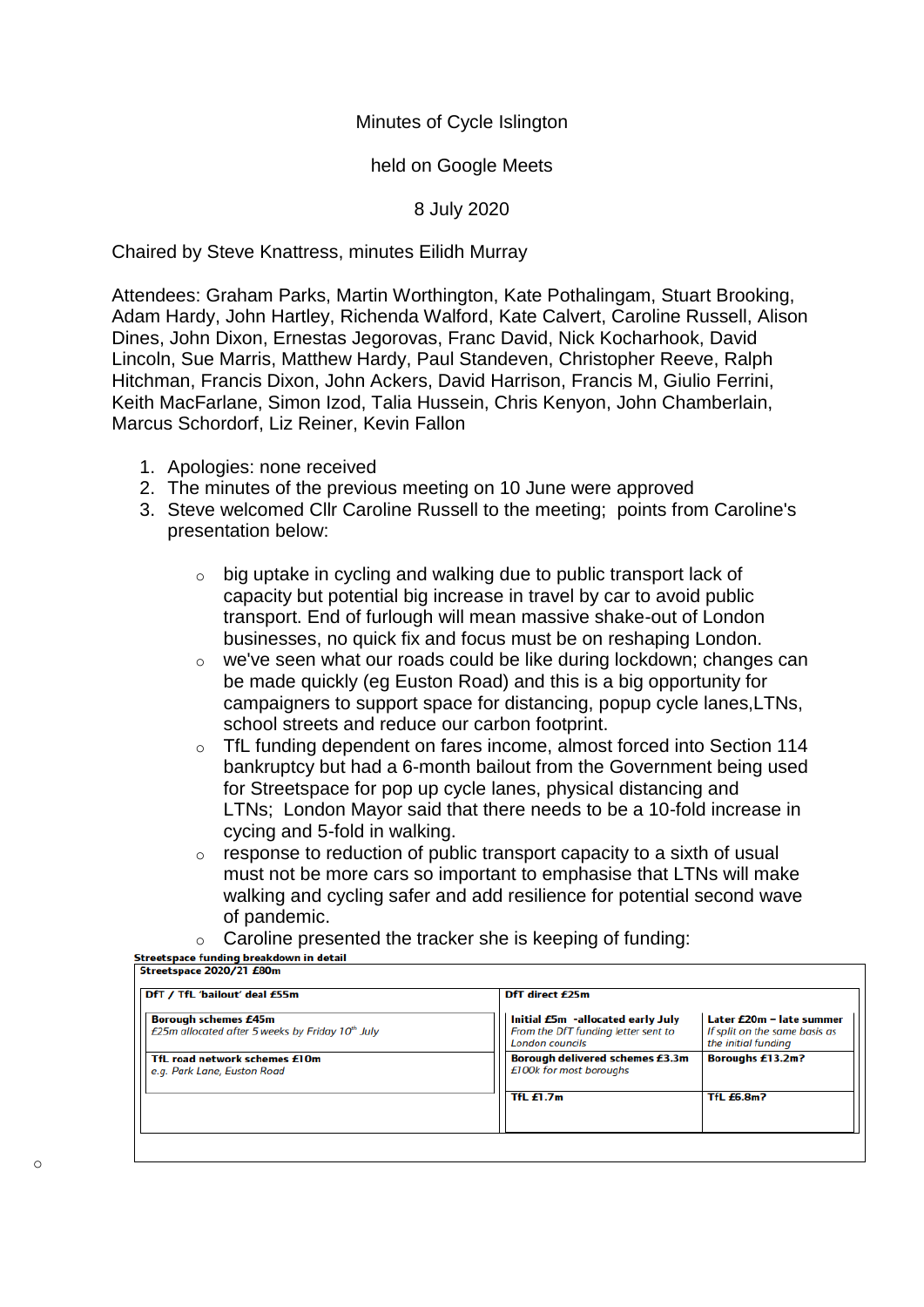- o LBI has £1.5m including previously committed costs on schemes such as QW10; challenge is how do all the projects fit together as there is no planned network.
- $\circ$  LBI has already committed £5m to LTNs; they are working with TfL on Clerkenwell Boulevard
- o Questions/answers:
	- what can we as campaigners do : Caroline's view is that we need to continue to push GLA and local councils and remember that what we do for cycling/space for distancing will help climate change too
	- why is Silvertown tunnel going ahead: unfortunately it's a PFI deal and would cost more to cancel than to continue
	- where is the largest car-free city centre in the world map: Caroline will chase this up
	- borough boundaries: ward and borough boundaries don't always align - LTNs have physical boundaries not political ones for example railways, major roads
	- pop-up cycle lanes: must get in LTNs first and civilise our roads; put pop-up cycle lanes on main roads, get in 20 mph and other measures to reduce speeding traffic
	- how can boroughs work together better: need good intraborough communications and joined-up thinking which is where campaigners can alert their councillors to any issues
- o To sum up, Caroline talked briefly about importance of the '15-minute city', fair road pricing, strict reviews of all planned projects and reduction of carbon
- o Steve thanked Caroline on behalf of all attendees for taking the time to present to us.
- 4. St Peters LTN: Chris gave an update on the the first LTN rollout in St Peters which was going well; he showed a great photo of a sign saying 'road closed expect cyclists' (used in the Cycle Islington Newsletter from the LCC). There is a good process with TfL/LBI to update Waze maps but Uber taking a bit longer. Expected backlash from cabbies ongoing and a petition has been set up to gather support against the scheme. Some of the roadsigns could be more visible to alert drivers to changes ahead.
- 5. St Marys & Barnsbury LTN: Simon reported on a very active group which meets weekly; has set up microsite and has also sent out well over 6,000 leaflets publicising survey, resuting in 230 responses, 90% of which are supportive of the council's plans to reduce traffic.
- 6. Canonbury LTN: Talia/Eilidh/David/Simon/Giulio had had a meeting with one of the local councillors - date for rollout in Canonbury East is w/c 27 July. Microsite and survey nearly ready and first group meeting planned for 14 July. Will need help as currently not a large group.
- 7. Caroline reminded everyone of a full council meeting on 9 July where all could attend by Zoom.
- **8.** John from Camden asked about removal of parking from York Way; the Camden side is waiting for wands to put along the new white line, Islington